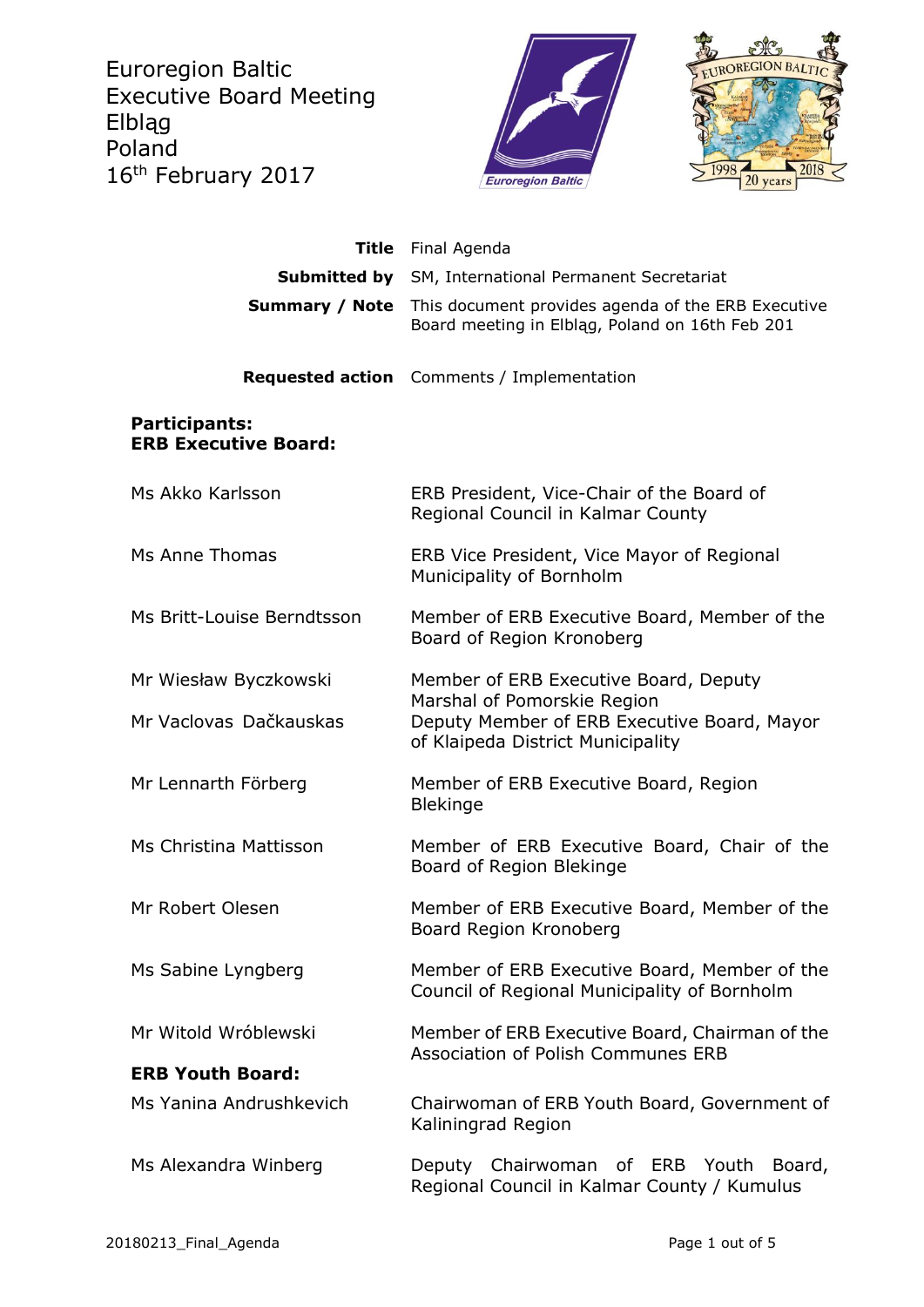| Mr Marek Ziemian           | Member of ERB Youth Board, Pomorskie Region                                 |
|----------------------------|-----------------------------------------------------------------------------|
| Mr Damian Ciachorowski     | Member of ERB Youth Board, Association of<br><b>Polish Communes</b>         |
| Mr Dawid Jędrzejak         | Member of ERB Youth Board, Warmińsko-<br>Mazurskie Region                   |
| Mr Mikkel Holm Tved        | Member<br>of ERB<br>Youth<br>Board,<br>Regional<br>Municipality of Bornholm |
| Ms Mille Sommer            | Deputy Member of ERB Youth Board, Regional<br>Municipality of Bornholm      |
| <b>ERB Secretariats:</b>   |                                                                             |
| Mr Niels Chresten Andersen | Regional Municipality of Bornholm                                           |
| Ms Liana Maximova          | Government of Kaliningrad Region                                            |
| Ms Evgeniya Russu          | Government of Kaliningrad Region                                            |
| Ms Klaudija Kionies        | Association of Klaipeda Region                                              |
| Ms Agata Ludwiczak         | Euroregion Baltic International Secretariat                                 |
| Mr Sebastian Magier        | Euroregion Baltic International Secretariat                                 |
| Mr Jan Martinsson          | Regional Council in Kalmar County                                           |
| Ms Zofia Makowska          | Regional Council in Kalmar County / CaSYPoT<br>Project Manager              |
| Ms Johanna Rönn            | Region Blekinge                                                             |
| Ms Małgorzata Samusjew     | Association of Polish Communes Euroregion<br><b>Baltic</b>                  |
| Mr Łukasz Bielewski        | Office of the Marshal of Warmińsko-Mazurskie<br>Region                      |
| Mr Piotr Zwolak            | Office of the Marshal of Warmińsko-Mazurskie<br>Region                      |
| Ms Krystyna Wróblewska     | Pomorskie Region                                                            |
| Ms Gabriela Zarębska-Jende | Pomorskie Region                                                            |

# **Guests**

| Ms Greta Tautraviciute | City of Klaipeda, European Youth Capital 2021 |
|------------------------|-----------------------------------------------|
| Ms Ann Irene Saeternes | Secretary General of BSSSC                    |
| Mr Lars Godbolt        | Executive Secretary of BSSSC                  |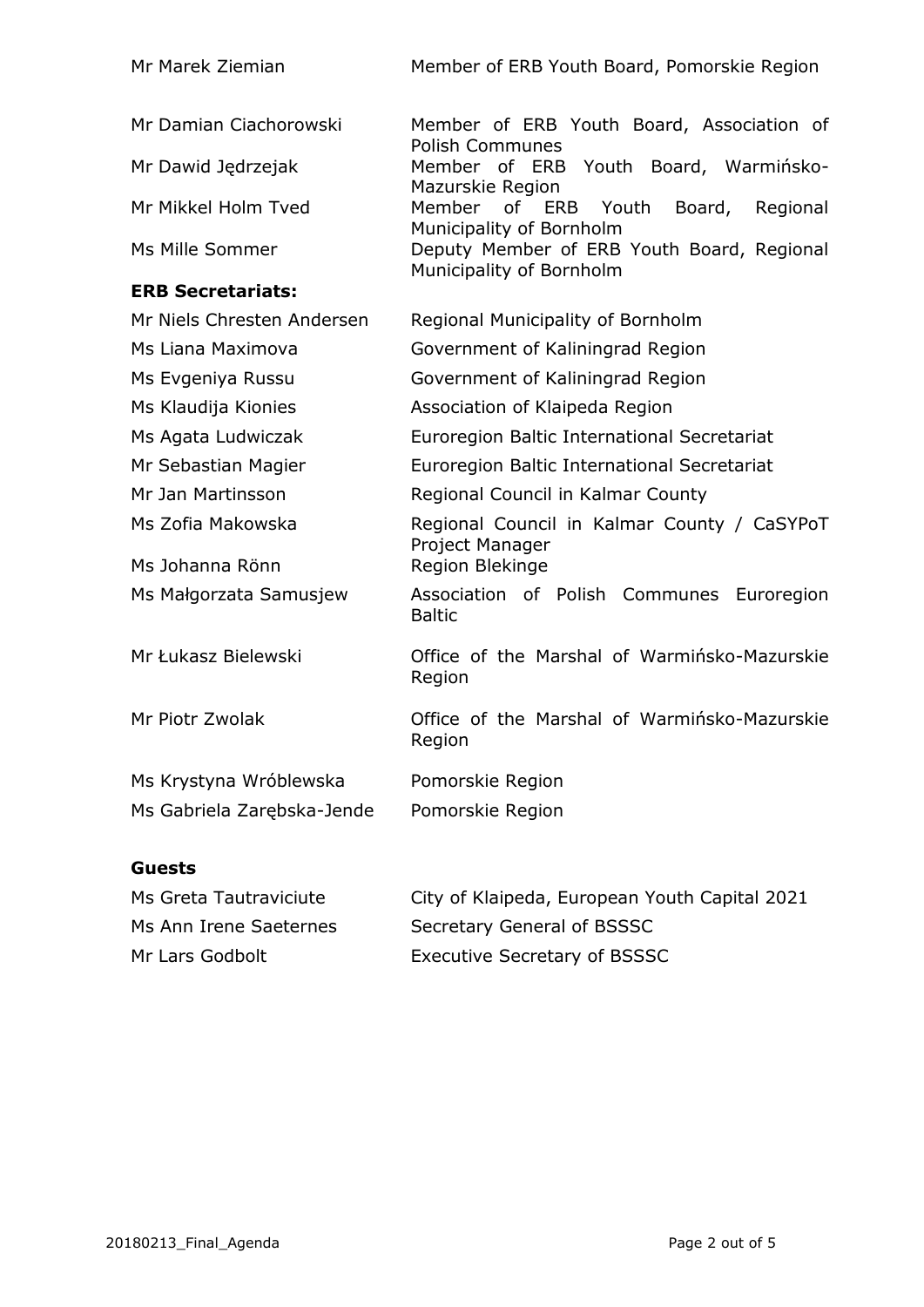## **ERB Executive Board meeting 16th February 2018 8.30 – 11.30**

## **Elbląg Old Town Hall Stary Rynek 25**

#### 08.30 1. **Welcome**

Chairman of Association of Polish Communes, Mr Witold Wróblewski will welcome the participants of the meeting on behalf of the hosts.

#### 08.35 2. **Opening**

08.40

08.35

### President of Euroregion Baltic, Ms Akko Karlsson will open the meeting and present the agenda of the meeting.

*ERB Executive Board will be requested to approve the agenda.*

#### 08.40 08.40 3. **Signing the minutes of the previous ERB Executive Board meeting**

ERB IPS has submitted the minutes of the previous ERB Executive Board meetings held in Palanga on 18th September 2017 (see attachment).

*Relevant ERB Executive Board members will be asked to sign the minutes of ERB Executive Board meeting.*

#### 08.40 09.00 4. **Reflections on 20th Anniversary Conference (9th Annual Forum of ERB Stakeholders)**

ERB Executive Board members are requested to share their opinions on the Anniversary Conference held a day earlier and discuss its format, themes and how it could influence the further development of the organisation.

#### 09.00 5. **Approval of the ERB Annual Report 2017**

09.20

- 5.a A report detailing the activities implemented within ERB cooperation in 2017 on behalf of the ERB Presidency will be delivered by Mr Sebastian Magier, Head of ERB International Secretariat.
- 5.b An activity report presenting the outcomes of activities undertaken within the ERB Youth Board on behalf of the Chairmanship will be delivered by Ms Yanina Andrushkevich, Chairwoman of ERB Youth Board

*ERB Executive Board members will be requested to comment on the Annual Report and decide on its approval.*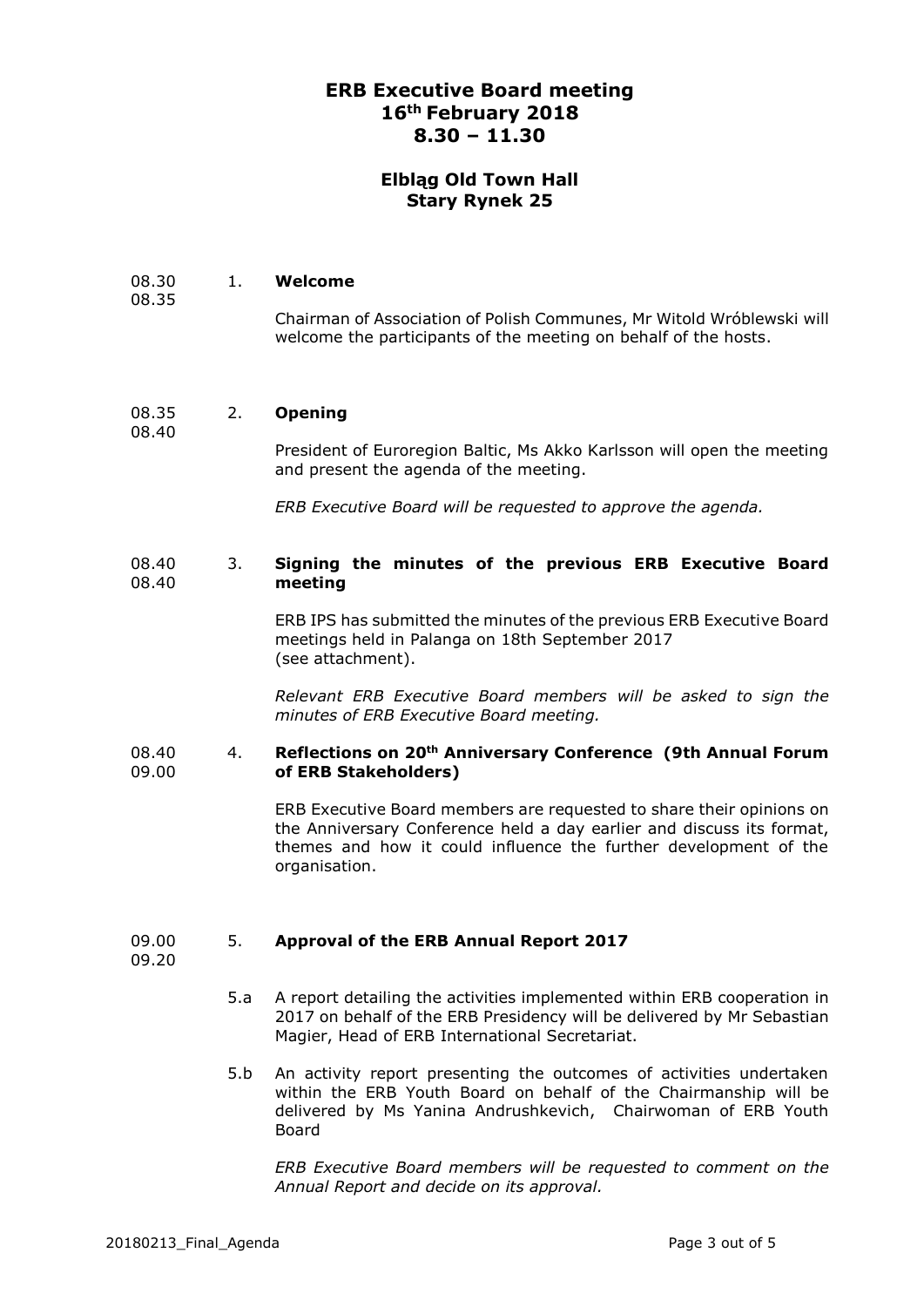#### 09.20 09.30 6. **Transfer of ERB Presidency and ERB Youth Board Chairpersonship**

6.a In accordance with the decision of the ERB Executive Board of  $21^{st}$ February 2011 approving the sequence of ERB Presidency transfers, the ERB Presidency will be transferred from Sweden to Denmark, and Ms Ms Anne Thomas, Vice Mayor of Regional Municipality of will assume the position of ERB President.

At the same time, the position of ERB Vice President will be assumed by Lithuania with Mr Vytautas Grubliauskas taking over the position of ERB Vice President.

6.b ERB Youth Board Chairpersonship will be transferred from Russia to Sweden and Ms Alexandra Winberg representing the Regional Council in Kalmar County will be appointed new the ERB Youth Board Chairwoman.

At the same time, the Danish party will assume the Vice Chairpersonship of the ERB Youth Board with appointment of Mr Mikkel Holm Tved as the Vice Chairman of ERB Youth Board.

*ERB Executive Board will be requested to approve the new ERB President and Vice-President, as well as the new ERB Youth Board Chair and her Deputy.*

#### 09.30 7. **ERB Action Plan 2018**

09.50

- 7.a President of Euroregion Baltic, Ms Anne Thomas will outline the new Action Plan for the ERB cooperation for 2018.
- 7.b Ms Alexandra Winberg, ERB Youth Board Chairwoman will present main activities planned within the ERB Youth Board and included in the ERB Action Plan 2018.

*ERB Executive Board will be requested to approve the ERB Action Plan 2018.*

#### 09.50 8. **Coffee break**

10.10

### 10.10 10.30 9. **Development of ERB 2030 Agenda**

Mr Niels Chresten Andersen will update the ERB Executive Board on the process of development of the ERB 2030 Agenda.

*ERB Executive Board will be requested to comment and take note of the information presented.*

#### 10.30 10. **Potential enlargement of Euroregion Baltic**

10.45

Mr Jan Martinsson will inform the Executive Board on a potential enlargement of the ERB including the information on the procedure adopted by the organisation in case there is a request from a region or